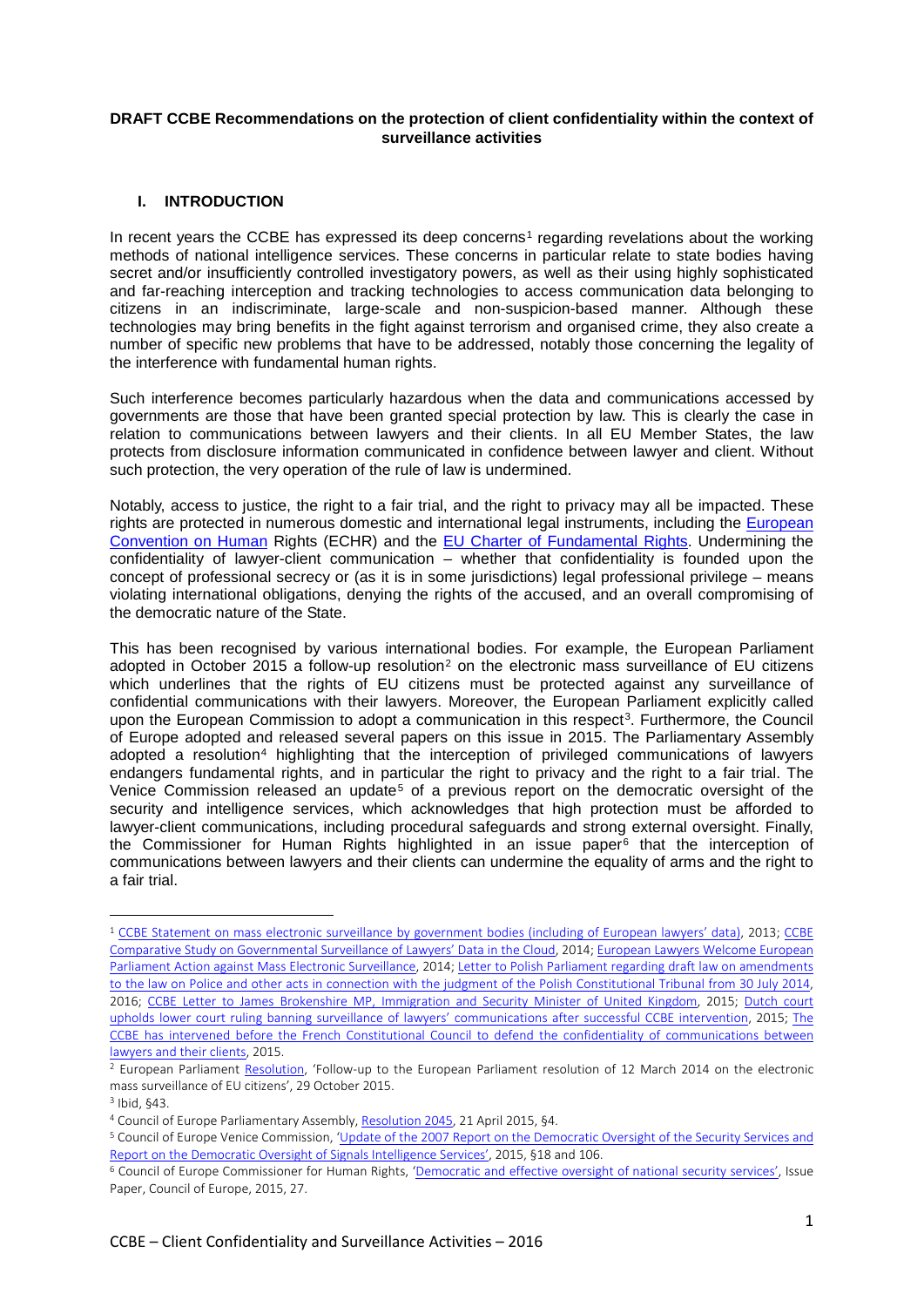The importance of this principle therefore cannot be overstated, and yet, it is today under great threat. Recent developments in various European countries compromise the protection traditionally afforded to professional secrecy by democratic states.[7](#page-1-0)

**The purpose of this paper is to inform legislators and EU policy makers about standards that must be upheld in order to ensure that the essential principle of professional secrecy is not undermined in relation to practices undertaken by the state involving the interception of communication data for the purpose of surveillance and/or law enforcement.** 

### **II. PROFESSIONAL SECRECY – MEANING AND SCOPE**

### **Professional secrecy and legal professional privilege**

For lawyers to be effective in defending their clients' rights, there must be confidence that communications between lawyers and their clients are kept confidential. This has been recognised throughout Europe for centuries. In essence, without this guarantee, there is a danger that a client would lack the trust which enables him to make full and frank disclosure to his lawyers, and, in turn, the lawyers would lack sufficient (and it may be important) information required to enable the lawyer to give full and comprehensive advice to the client or represent him effectively. In some jurisdictions in Europe, that is achieved by attaching to those communications the protection of legal professional privilege, and in other jurisdictions by treating them as professional secrets. Both approaches, however, seek to achieve the same end: the protection of information generated within the lawyerclient relationship for the purpose of giving or receiving legal advice and/or representation in any type of legal proceedings.

Although a detailed analysis of legal professional privilege and professional secrecy lies outside the scope of the present document, it is helpful to understand the broad general approach taken by each.<sup>[8](#page-1-1)</sup>

The concept of legal professional privilege attaches to lawyer-client communications a privilege of confidentiality, which belongs to the client. The lawyer comes under an obligation arising from the lawyer-client relationship, to keep confidential all communications between the client and himself falling within the scope of his function as the lawyer instructed by the client, unless the client waives that confidentiality. That civil obligation translates into a deontological one. It is, however, important to understand that the privilege does not attach to communications which do not lie within the scope of the relationship between the client as client and the lawyer as that client's lawyer. For example, it does not apply to communications between an individual and a lawyer, who may well be acting as the client's lawyer in some matters, which relate to a matter which does not lie within the scope of the professional relationship. To take a clear example: if the lawyer is involved not in the criminal defence of a client who has been accused of committing a bank robbery or a terrorist act, but as co-conspirator in planning with the client a bank robbery or terrorist act, then clearly this will lie outside the scope of legal professional privilege. In common law jurisdictions, this is usually referred to as "the iniquity

<span id="page-1-0"></span><sup>7</sup> For example, in France, the recently-adopted *loi sur le renseignement* would allow intelligence agencies to use wider spying techniques than ever, and to have access to metadata on all communications (including between lawyers and their clients). In The Netherlands – following a challenge brought against the Dutch State in June 2015 by a law firm with the support of the CCBE – the Court ordered the Government to stop all surveillance of lawyers' communications until it provided for sufficient safeguards, including independent oversight, both of which were found to be insufficient. In Poland, the government recently proposed amendments to the Act on Police and to other acts related to the state secret services, in particular, in relation to the regulation of data surveillance and data retention. These amendments include provisions providing unqualified access to information protected by professional secrecy. As a final example, the UK's forthcoming Investigatory Powers Bill has been denounced as a threat to professional secrecy by the UK Bars and Law Societies because it would give wide access to confidential information related to the client without giving statutory protection to legal professional privilege, confining it to a non-legislative 'code of practice'.

<span id="page-1-1"></span><sup>&</sup>lt;sup>8</sup> A full discussion can be found in the following reports: ['Report on The professional secret, confidentiality and](http://www.ccbe.eu/fileadmin/user_upload/NTCdocument/edward_enpdf1_1182334460.pdf) legal professional privilege [in the nine member states of the European Community',](http://www.ccbe.eu/fileadmin/user_upload/NTCdocument/edward_enpdf1_1182334460.pdf) CCBE, D.A.O. Edward, Q.C., 1976; 'Update of [the Edward's Report on the professional secret, confidentiality and](http://www.ccbe.eu/fileadmin/user_upload/NTCdocument/update_edwards_repor1_1182333982.pdf) legal professional privilege in Europe', CCBE, 2003; ['Regulated legal professionals and professional privilege within the European Union, the European Economic Area and](http://www.ccbe.eu/fileadmin/user_upload/NTCdocument/fish_report_enpdf1_1184145269.pdf)  [Switzerland, and certain other European jurisdictions',](http://www.ccbe.eu/fileadmin/user_upload/NTCdocument/fish_report_enpdf1_1184145269.pdf) CCBE, John Fish, 2004.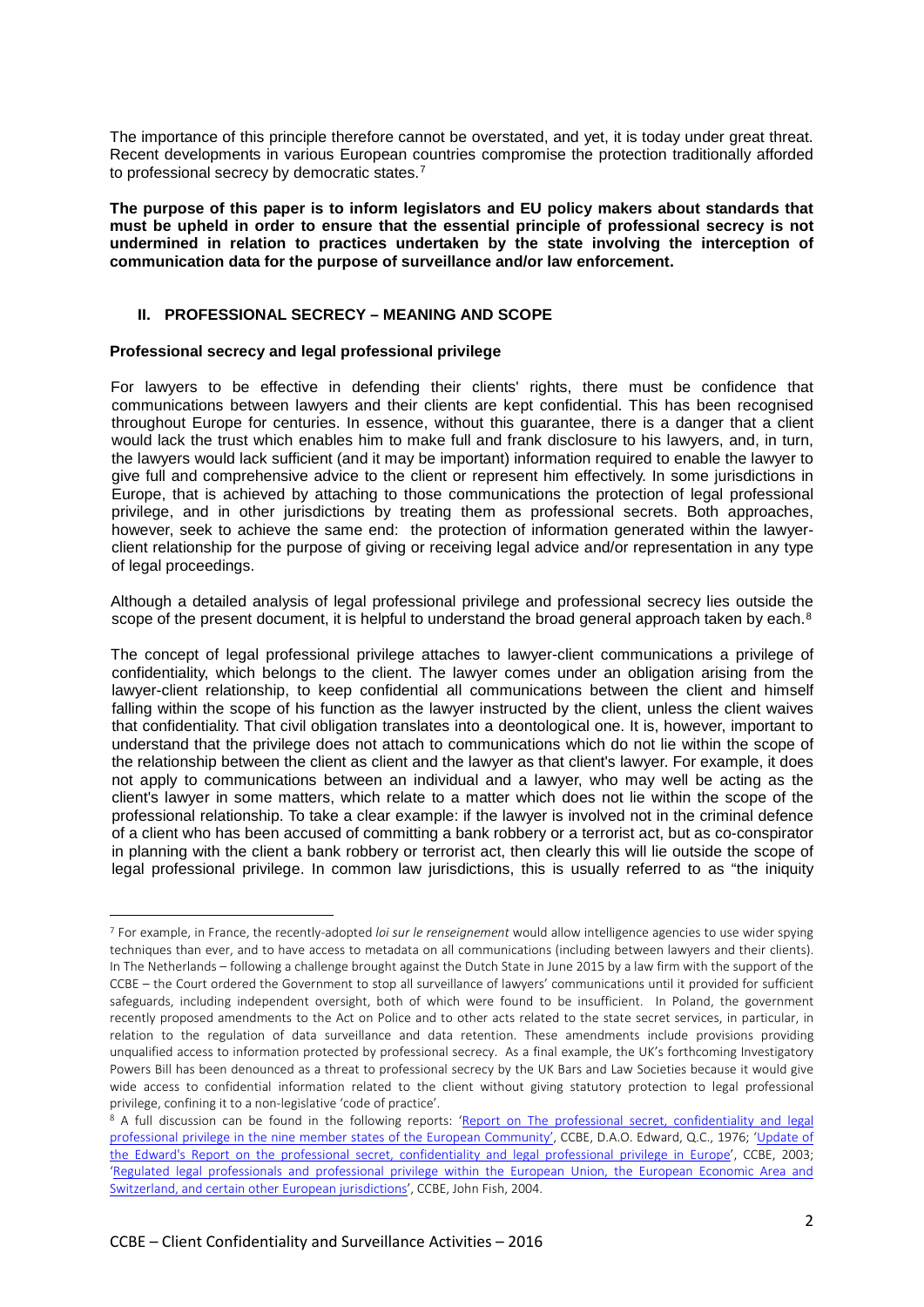exception", though it is important to note that it is not truly an exception: rather it is a matter which does not, in the first place, fall under the scope of legal professional privilege.

Where the basis is professional secrecy, the obligation to keep communications confidential is an absolute one. It is an obligation which rests directly upon the lawyer and, in most jurisdictions, it cannot be waived by the client. Breach of that obligation may extend beyond being essentially a civil and/or deontological one (as with legal professional privilege) and, in some jurisdictions be enforceable in criminal law. Notwithstanding these important differences, the concept of professional secrecy shares with legal professional privilege the understanding that its scope does not extend to cover a case where the lawyer is engaged with the client in the furtherance of a criminal activity.

For clarity purposes, the present document refers to "professional secrecy" as including both concepts.

### **Without confidentiality, no fair trial**

Most legal systems share a common understanding that if the right of the citizen to safeguard confidentiality, i.e. the right of the citizen to be protected against any divulging of his/her communication with his/her lawyer, were to be denied, people may be denied access to legal advice and to justice. Professional secrecy is thus seen as an instrument by which access to justice and the maintenance of the rule of law can be achieved. Indeed, the European Court of Human Rights (ECtHR) has repeatedly linked the respect of professional secrecy to the observance of Articles 6 and 8 of the ECHR. Firstly, the Court considered that *"an accused's right to communicate with his advocate out of hearing of a third person is part of the basic requirements of a fair trial in a democratic society and follows from Article 6 para. 3 (c) of the Convention"[9](#page-2-0)*. Furthermore, the Court stated that *"the right of everyone to a fair trial"[10](#page-2-1)* is dependent upon the *"relationship of trust between [the lawyer and the client]"*. Secondly, the Court repeatedly highlighted that undermining professional secrecy may violate Article 8, which protects the right to respect for private and family life. Indeed, the Article "*affords strengthened protection to exchanges between lawyers and their clients[11](#page-2-2)*". The Court goes on: *"this is justified by the fact that lawyers are assigned a fundamental role in a democratic society, that of defending litigants. Yet they cannot carry out this essential task if they are unable to guarantee to those they are defending that their exchanges will remain confidential"*.

### **Case law**

 $\overline{a}$ 

There is abundant jurisprudence by the European courts both in Luxembourg and Strasbourg that deals with professional secrecy and highlights the importance of this principle. European legal instruments have also enshrined professional secrecy. Additionally, all EU Member States recognise professional secrecy as one of the major objectives and principles of regulation for the legal profession, the violation of which constitutes in some EU Member States not only a professional violation, but also a criminal offence. Moreover, the CCBE in its own CCBE Charter of Core Principles of the European Legal Profession, the CCBE Code of Conduct for European Lawyers and numerous other documents stipulates professional secrecy as one of the core values of the European legal profession. Key decisions of the European courts, relevant European legal instruments as well as the CCBE's own documents are referred to in more detail below.

### *Court of Justice of the European Union (CJEU): the AM&S case*

In the *AM&S v. Commission* case, the Court of Justice of the European Union (CJEU) acknowledged that the maintenance of confidentiality as regards certain communications between lawyer and client constitutes a general principle of law common to the laws of all Member States and, as such, a fundamental right protected by EC law.[12](#page-2-3) The Court held that "*any person must be able, without constraint, to consult a lawyer whose profession entails the giving of independent legal advice to all those in need of it*", and that, therefore, the confidentiality of certain lawyer-client communications

<span id="page-2-0"></span><sup>9</sup> ECtHR, *[S. v. Switzerland](http://hudoc.echr.coe.int/sites/eng/pages/search.aspx?i=001-57709)* (12629/87), 1991, §48. Also see ECtHR, *[Domenichini v. Italy](http://hudoc.echr.coe.int/eng%23%7B%22fulltext%22:%5B%2215943/90%22%5D,%22documentcollectionid2%22:%5B%22GRANDCHAMBER%22,%22CHAMBER%22%5D,%22itemid%22:%5B%22001-58073%22%5D%7D)* (15943/90), 1996, §39; ECtHR, *[Öcalan v.](http://hudoc.echr.coe.int/eng%23%7B%22fulltext%22:%5B%22%C3%96calan%20v.%20Turkey%22%5D,%22documentcollectionid2%22:%5B%22GRANDCHAMBER%22,%22CHAMBER%22%5D,%22itemid%22:%5B%22001-69022%22%5D%7D)  [Turkey](http://hudoc.echr.coe.int/eng%23%7B%22fulltext%22:%5B%22%C3%96calan%20v.%20Turkey%22%5D,%22documentcollectionid2%22:%5B%22GRANDCHAMBER%22,%22CHAMBER%22%5D,%22itemid%22:%5B%22001-69022%22%5D%7D)* (46221/99), 2005, §1333; ECtHR, *[Moiseyev v. Russia](http://hudoc.echr.coe.int/eng%23%7B%22fulltext%22:%5B%22Moiseyev%20v.%20Russia%22%5D,%22documentcollectionid2%22:%5B%22GRANDCHAMBER%22,%22CHAMBER%22%5D,%22itemid%22:%5B%22001-88780%22%5D%7D)* (62936/00), 2008, §209; ECtHR, *[Campbell v. the United Kingdom](http://hudoc.echr.coe.int/eng%23%7B%22fulltext%22:%5B%2213590/88m%22%5D,%22documentcollectionid2%22:%5B%22GRANDCHAMBER%22,%22CHAMBER%22%5D,%22itemid%22:%5B%22001-57771%22%5D%7D)* (13590/88), 1992, §§ 44-48.

<span id="page-2-1"></span><sup>10</sup> ECtHR, *Michaud v. France* [\(](http://hudoc.echr.coe.int/eng%23%7B%22fulltext%22:%5B%22Michaud%20v.%20France%22%5D,%22documentcollectionid2%22:%5B%22GRANDCHAMBER%22,%22CHAMBER%22%5D,%22itemid%22:%5B%22001-115377%22%5D%7D)12323/11), 2012, §117-8. 11 Ibid; also see ECtHR, *[Kopp v. Switzerland](http://hudoc.echr.coe.int/sites/eng/pages/search.aspx?i=001-58144)* (23224/94), <sup>1998</sup>*.* 

<span id="page-2-2"></span>

<span id="page-2-3"></span><sup>12</sup> ECtHR*[, AM & S v Commission](http://eur-lex.europa.eu/legal-content/EN/TXT/?uri=CELEX%3A61979CJ0155)* (155/79), 1982, §16 and 18.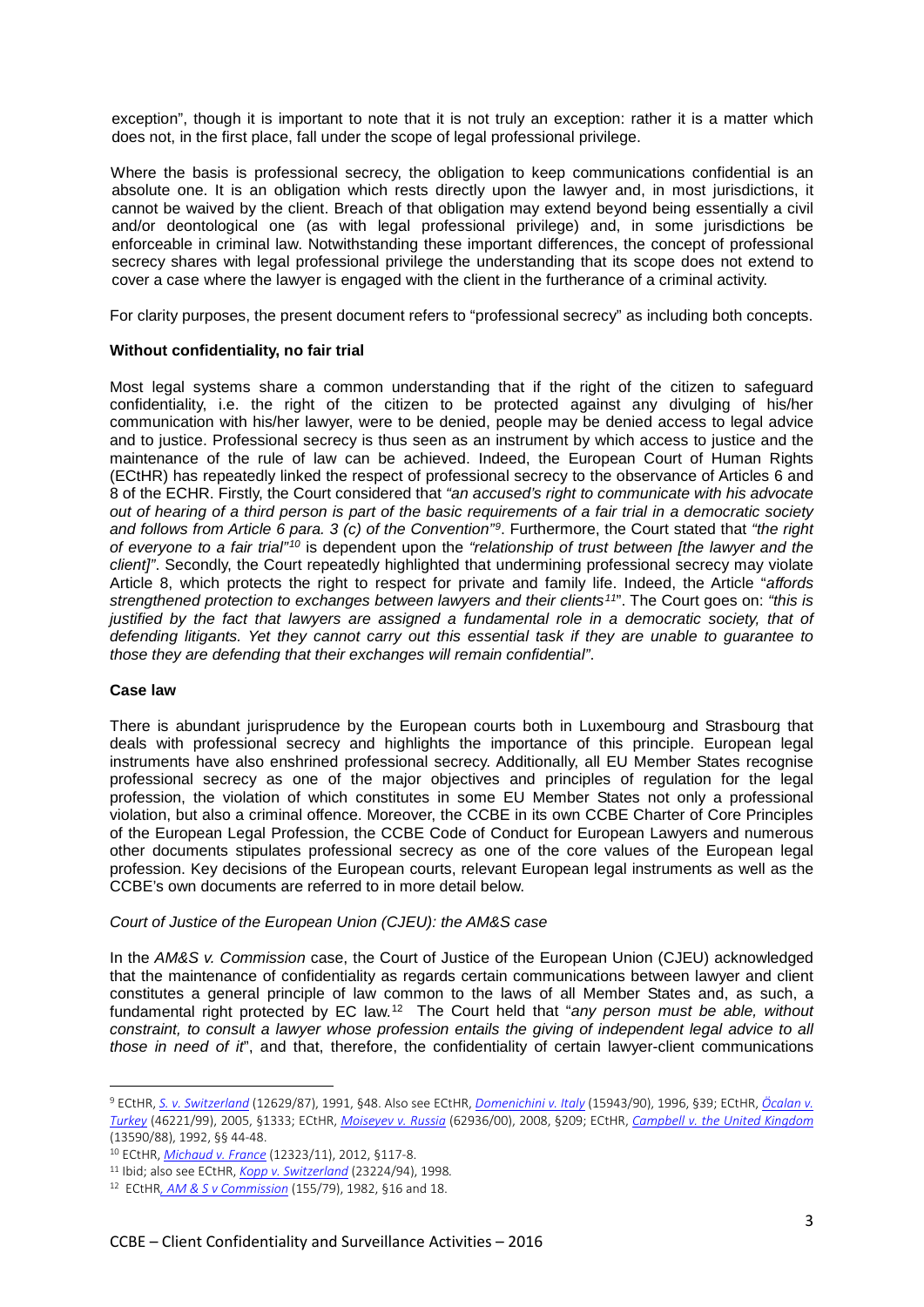must be protected.[13](#page-3-0) professional secrecy can be relied upon not only by natural persons, but also by companies that may be subject to a Commission investigation, regardless of their legal form. It covers all documents in the hands of the lawyer or the client and applies to communications originating from either.

The CJEU's decision was of particular importance, and still is, since it confirmed the protection of privileged communication (which was disputed up until 1978) and it defined the scope of legal privilege and its practical implications. The CJEU noted that professional secrecy is closely linked to the concept of the lawyer's role as collaborating in the administration of justice by the courts<sup>[14](#page-3-1)</sup>. The CCBE intervened in the case in support of the applicant.

In *AM&S* the CJEU defined the scope of professional secrecy in the European Community system, on the basis of the legal traditions common to the Member States. It interpreted Regulation 17 as protecting the confidentiality of written communications between a lawyer and his or her clients, subject to two conditions, incorporating such elements of that protection as were found to be common to the Member States' laws in 1982, namely that such communications: (i) are made for the purposes and in the interests of the client's rights of defence, and (ii) emanate from independent lawyers who are qualified to practice in an EEA country.

With regard to the first requirement, the CJEU emphasized that it must be ensured that the rights of defence may be exercised in full in the context of the Commission's investigation proceedings, and that the protection of the confidentiality of written lawyer-client communications is an essential corollary to the rights of defence. It therefore recognized that all written communications exchanged after the initiation of the proceedings must be protected. However, since the Commission can commence an investigation before the formal initiation of proceedings, the Court held that – in order not to discourage any undertaking from taking legal advice at the earliest opportunity – the protection of professional secrecy extends to any earlier written communications that have a relationship to the subject-matter of that procedure. Legal advice is regarded as a "preparatory" step in the undertaking's defence[15](#page-3-2).

Pursuant to the second requirement established in *AM&S*, professional secrecy applies only to written communications emanating from independent lawyers who are entitled to practice their profession in one of the Member States, regardless of whether this is the same Member State in which the client resides.[16](#page-3-3) This means that, by definition, communications involving lawyers qualified in third countries such as the United States will not fall to be treated as privileged for the purposes of the EU legal regime, even if those lawyers are based in the EC.

<span id="page-3-0"></span><sup>13</sup> Ibid. Although *AM&S* was concerned with inspections, it has been generally acknowledged that the principles established in that case also apply to the Commission's requests for information. AM&S originated in a dispute about the confidentiality of a series of documents which were found at the premises of AM&S - a UK company - during an investigation into a cartel. The company withheld some of the documents on grounds that they were privileged written communications between lawyer and client. The European Commission issued a decision requiring AM&S to produce these documents.

<span id="page-3-1"></span><sup>14</sup> Ibid, §24: A*s regards the second condition, it should be stated that the requirement as to the position and status as an independent lawyer, which must be fulfilled by the legal adviser from whom the written communications which may be protected emanate, is based on a conception of the lawyer' s role as collaborating in the administration of justice by the courts and as being required to provide, in full independence, and in the overriding interests of that cause, such legal assistance as the client needs. The counterpart of that protection lies in the rules of professional ethics and discipline which are laid down and enforced in the general interest by institutions endowed with the requisite powers for that purpose. Such a* concept reflects the legal traditions common to the Member States and is also to be found in the legal order of the *community, as is demonstrated by article 17 of the Protocols on the Statutes of the Court of Justice of the EEC and the EAEC, and also by article 20 of the protocol on the statute of the Court of Justice of the ECSC.*

<span id="page-3-2"></span><sup>15</sup> Fordham International Law Journal, Volume 28, Issue 4, page 1009, 2004.

<span id="page-3-3"></span><sup>16</sup> ECtHR, *AM & S v Commission* (155/79), §25. The limits of this protection are to be determined by reference to the rules on the practice of the legal profession as set forth in Council Directive 77/249/EEC of March 22, 1977, to facilitate the effective exercise by lawyers of freedom to provide services (OJ L 78/17) and Directive 98/5/EC of the European Parliament and of the Council of February 16, 1998, to facilitate practice of the profession of lawyer on a permanent basis in a Member State other than that in which the qualification was obtained (OJ L 77/36).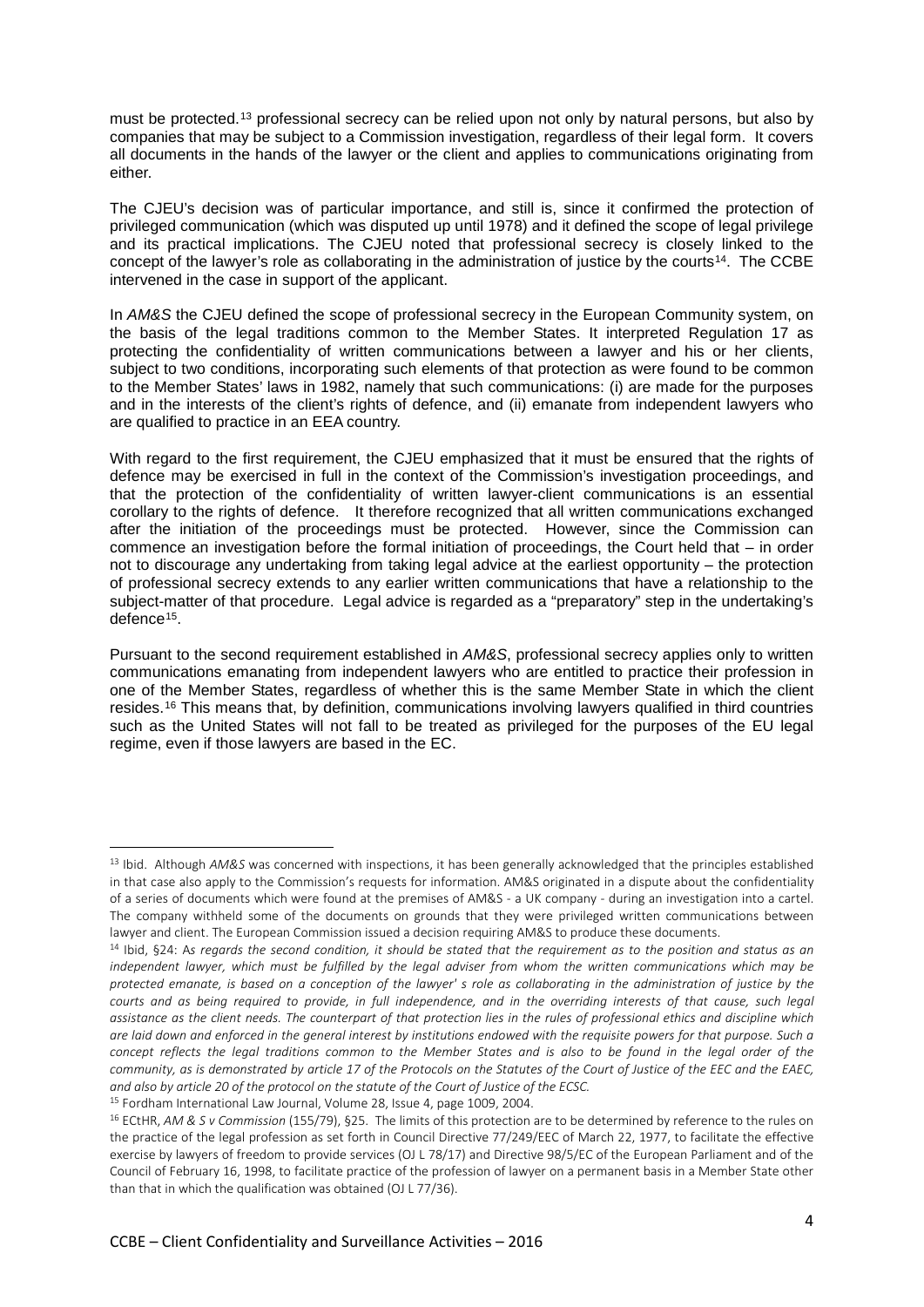Moreover, the notion of "independent lawyer" does not encompass, in the Court's view, any legal expert who is bound to his or her client by a relationship of employment<sup>[17](#page-4-0)</sup>. The Court found that this requirement, as to the position and status of a legal adviser, is based on the "*conception of the lawyer's role as collaborating in the administration of justice by the courts and as being required to provide, in full independence, and in the overriding interests of that cause, such legal assistance as the client needs*".[18](#page-4-1) Despite its reference to "*the rules of professional ethics and discipline which are laid down in and enforced in the general interest by institutions endowed with the requisite powers for that purpose*" as being the counterpart of the protection of professional secrecy, the Court held in *AM&S* that, based on common criteria found in the national laws of the Member States, a document containing legal advice and exchanged between a lawyer and his or her client is protected against disclosure only if the lawyer is 'independent', "*that is to say one who is not bound to his client by a relationship of employment*".[19](#page-4-2)

### *European Court of Human Rights*

Judgments of the ECtHR have also recognised a right to confidentiality of communications between lawyer and client on the basis of either Article 8 'Right to respect for private and family life' or Article 6 'Right to a fair trial' of the ECHR.

Article 8 clearly establishes the right of everyone to respect for his correspondence. It protects the confidentiality of communications whatever the content of the correspondence concerned and whatever form it may take. Any interference must be in accordance with the law, pursue a legitimate aim and be necessary in a democratic society to achieve the aim concerned. The latter has been considered by the Court in numerous decisions. It is noteworthy, however, that, although the article 8 right is qualified in the manner explained above, the article 6 right is unqualified.

The jurisprudence of the ECtHR is very rich as far as the confidentiality of lawyer-client communication is concerned and has increasingly developed over the years. Reference is made here to a few key decisions laying down general principles to be observed when it comes to the lawyer-client relationship:

- *"(…) If a lawyer were unable to confer with his client and receive confidential instructions from him without such surveillance, his assistance would lose much of its usefulness, whereas the Convention is intended to guarantee rights that are practical and effective (…)."* [20](#page-4-3)
- *"(…) it has, in this connection, to be recalled that, where a lawyer is involved, an encroachment on professional secrecy may have repercussions on the proper administration of justice and hence on the rights guaranteed by Article 6 (art. 6) of the Convention. (…)"*.[21](#page-4-4)
- "Above all, in practice, it is, to say the least, astonishing that this task should be assigned to an *official of the Post Office's legal department, who is a member of the executive, without supervision by an independent judge, especially in this sensitive area of the confidential relations between a lawyer and his clients, which directly concern the rights of the defence."[22](#page-4-5)*

In the case **Foxley v. The United Kingdom** (2000), which is of particular interest as far communications between lawyers and clients are concerned, the Court ruled that Article 8 was violated by the interception of correspondence of the applicant with his solicitors. The Court highlighted in this case the need for effective safeguards to ensure minimum impairment of the right to respect for correspondence and also recalled that the lawyer-client relationship is, in principle, privileged and correspondence in that context, whatever its purpose, concerns matters of a private and confidential nature:

l

<span id="page-4-0"></span><sup>&</sup>lt;sup>17</sup> Some European countries allow for lawyers – registered with a Bar or Law Society – to work in-house for a company. These lawyers are subject to the same professional and ethical rules as outside lawyers.

<span id="page-4-1"></span><sup>18</sup> ECtHR, *AM & S v Commission* (155/79)*,* §24 and 27.

<span id="page-4-2"></span><sup>19</sup> Ibid*.*

<sup>20</sup> ECtHR, *S. v. Switzerland* (12629/87), 1991, §48.

<span id="page-4-4"></span><span id="page-4-3"></span><sup>21</sup> ECtHR, *[Niemietz v. Germany](http://hudoc.echr.coe.int/sites/eng/pages/search.aspx?i=001-57887)* (13710/88), 1992, §37.

<span id="page-4-5"></span><sup>22</sup> ECtHR, *Kopp v. Switzerland* (23224/94), 1998, §74.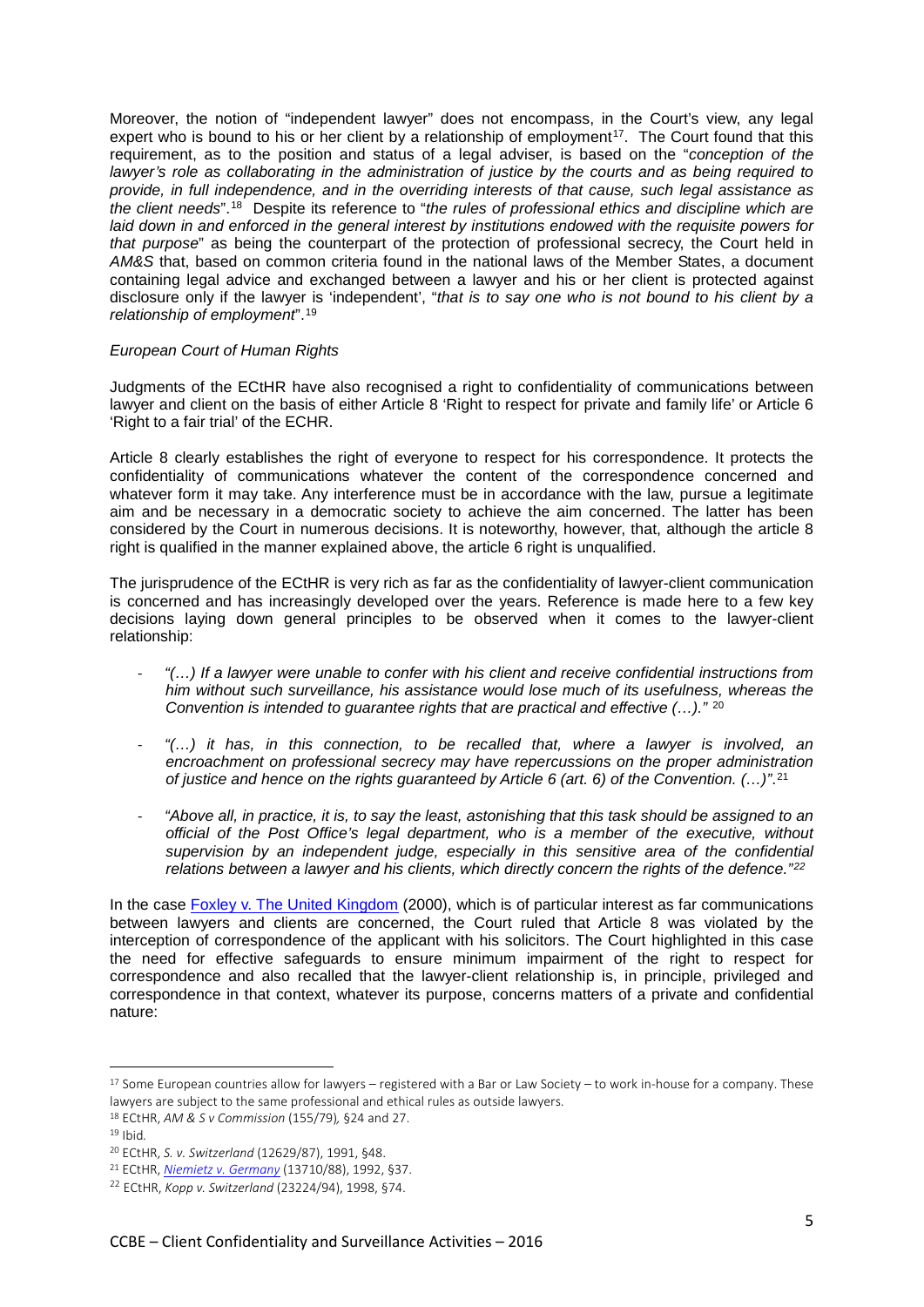*"43. The Court recalls that the notion of necessity implies that the interference corresponds to a pressing social need and, in particular, that it is proportionate to the legitimate aim pursued. In determining whether an interference is "necessary in a democratic society" regard may be had to the State's margin of appreciation (see the Campbell v. the United Kingdom judgment of 25 March 1992, Series A no. 233, p. 18, § 44). It further observes that in the field under consideration - the concealment of a bankrupt's assets to the detriment of his creditors - the authorities may consider it necessary to have recourse to the interception of a bankrupt's correspondence in order to identify and trace the sources of his income. Nevertheless, the implementation of the measures must be accompanied by adequate and effective safeguards which ensure minimum impairment of the right to respect for his correspondence. This is particularly so where, as in the case at issue, correspondence with the bankrupt's legal advisers may be intercepted. The Court notes in this connection that the lawyer-client relationship is, in principle, privileged and correspondence in that context, whatever its purpose, concerns matters of a private and confidential nature (the abovementioned Campbell judgment, pp. 18-19, §§ 46 and 48)".*

In the case of *[R.E. v. The United Kingdom](http://hudoc.echr.coe.int/eng%23%7B%22fulltext%22:%5B%22RE%20v%20Uk%22%5D,%22documentcollectionid2%22:%5B%22GRANDCHAMBER%22,%22CHAMBER%22%5D,%22itemid%22:%5B%22001-158159%22%5D%7D)* (2015), the EctHR, in finding a breach of article 8 of the convention as a result of surveillance of a lawyer-client interview in a police station stated (at paragraph 131:

*"The Court therefore considers that the surveillance of a legal consultation constitutes an extremely high degree of intrusion into a person's right to respect for his or her private life and correspondence; higher than the degree of intrusion in [Uzun](http://hudoc.echr.coe.int/eng%23%7B%22fulltext%22:%5B%22uzun%22%5D,%22documentcollectionid2%22:%5B%22GRANDCHAMBER%22,%22CHAMBER%22%5D,%22itemid%22:%5B%22001-100293%22%5D%7D) and even in [Bykov.](http://hudoc.echr.coe.int/eng%23%7B%22fulltext%22:%5B%22Bykov%22%5D,%22documentcollectionid2%22:%5B%22GRANDCHAMBER%22,%22CHAMBER%22%5D,%22itemid%22:%5B%22001-91704%22%5D%7D) Consequently, in such cases it will expect the same safeguards to be in place to protect individuals from arbitrary interference with their Article 8 rights as it has required in cases concerning the interception of communications, at least insofar as those principles can be applied to the form of surveillance in question."* 

The tendency of the ECtHR has been to approach the question of interception of lawyer-client communications by looking through the lens of the Article 8 right to privacy of communications, albeit affording to lawyer-client communications a higher degree of protection than that afforded to other private communications. In that context, there have been occasional comments from the Court that exceptions may be permissible, though this is not a matter which has really been explored by the Court.

There would be broad agreement that it may be necessary in a democratic society to permit interception of communications between a lawyer and a client where the lawyer is involved in criminal activity. However, there is a conceptual problem is seeing this as an exception from the protection afforded by article 8 to lawyer-client communications, since such a communication is not in the first place such as would attract either legal professional privilege or professional secrecy. If the language of "exception" is used it invites a balancing exercise under article 8 and precisely where the balance lies in any given case may not be predictable, and may possibly change with time and circumstances.

It is suggested that it would be more appropriate to determine, first, what kind of lawyer-client communication falls within the scope of article 6. The jurisprudence of the ECtHR tends to suggest that this would be regarded as including the communications which are protected under legal professional privilege or professional secrecy obligations in national legal systems. Clearly, communications between a lawyer and his client relating to a joint criminal enterprise would not be so regarded. Once it had been determined that a communication fell within the article 6 protection, then there could be no question of allowing an exception, as article 6 (unlike article 8) does not permit exceptions. However, in relation to communications not falling under article 6, then, since they would remain private communications, it would remain appropriate to undertake a balancing act under article 8. This approach is both intellectually coherent and avoids the trap of there being an ill-defined and, it may be shifting boundary between professional secrets where an exception should, and should not be made. It also has the advantage of being in broad harmony with the approach taken under national systems, whether founded on legal professional privilege or professional secrecy.

### **Council of Europe [Recommendation](https://wcd.coe.int/com.instranet.InstraServlet?command=com.instranet.CmdBlobGet&InstranetImage=533749&SecMode=1&DocId=370286&Usage=2) Rec (2000)21 of 25 October 2000**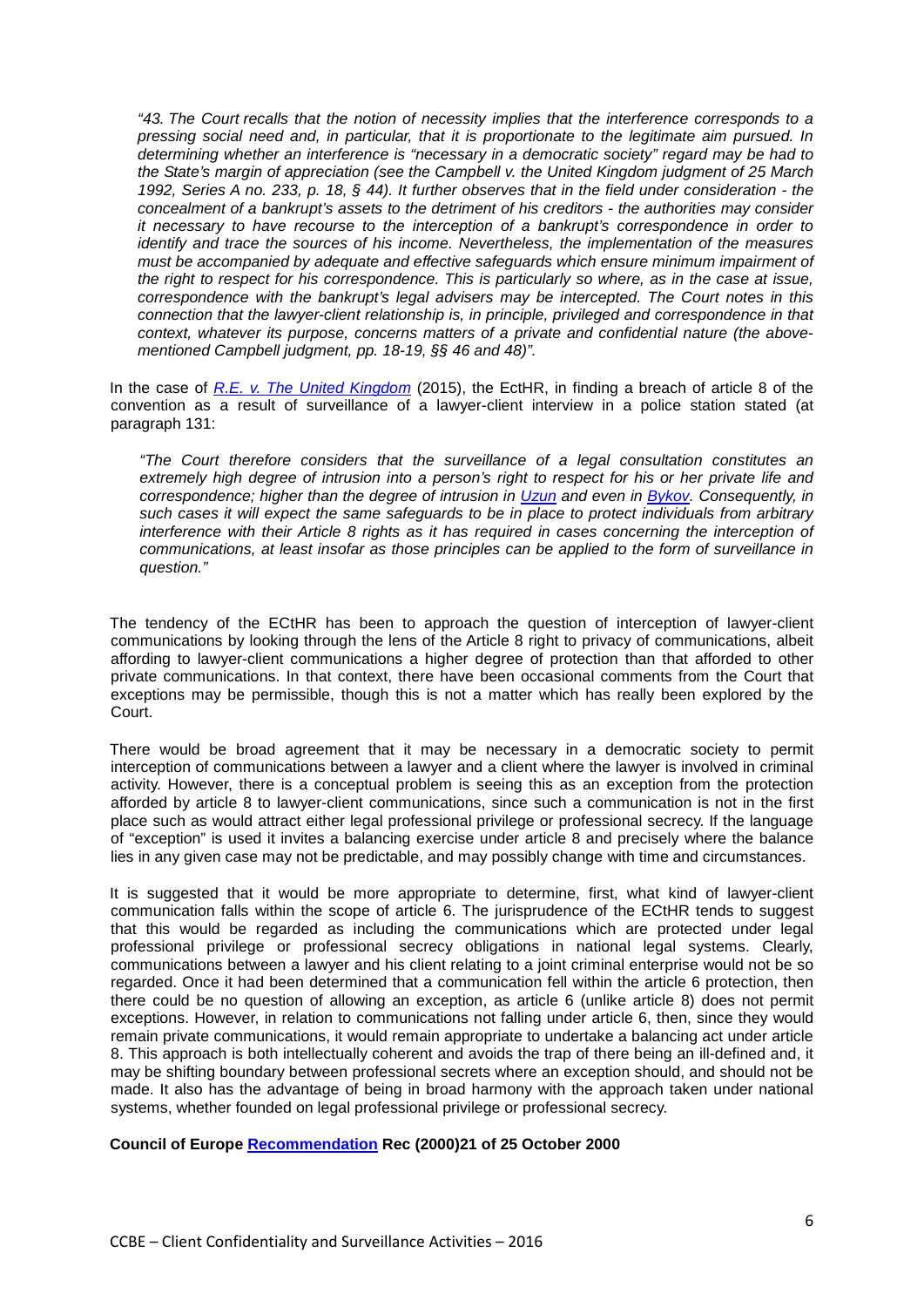In addition to the abundant jurisprudence of the European Courts regarding privileged communications, it is also important to mention the Council of Europe Recommendation Rec (2000) 21 of 25 October 2000 concerning the freedom of exercise of the profession of lawyer in Europe which provides that *"All measures should be taken to ensure the respect of confidentiality of the lawyer-client relationship. Exceptions to this principle should be allowed only if compatible with the Rule of Law."* (Principle I, paragraph 6) and that *"Professional secrecy should be respected by lawyers in accordance with internal laws, regulations and professional standards. Any violation of this secrecy, without the consent of the client, should be subject to appropriate sanctions."* (Principle III, paragraph 2)

# **CCBE documents**

The CCBE attaches great attention to the core values of the legal profession in Europe, including professional secrecy. This is also why it is working at the time of the publication of the present paper 'Towards a model code of conduct' which will serve as guidance for national Bars and Law Societies when reviewing their own national rules. The model code will deal, amongst others, with confidentiality and taking into account the existing jurisprudence of the European courts.

The CCBE has two key documents which address confidentiality.

• First, the CCBE [Charter of Core Principles of the European Legal Profession,](http://www.ccbe.eu/fileadmin/user_upload/NTCdocument/EN_CCBE_CoCpdf1_1382973057.pdf) which was adopted on 24 November 2006, and contains a list of ten core principles common to the national and international rules regulating the legal profession. The principles of the Charter provide:

*"Principle (b) – the right and duty of the lawyer to keep clients' matters confidential and to respect professional secrecy:*

*It is of the essence of a lawyer's function that the lawyer should be told by his or her client things which the client would not tell to others - the most intimate personal details or the most valuable commercial secrets - and that the lawyer should be the recipient of other information on a basis of confidence. Without the certainty of confidentiality there can be no trust. The Charter stresses the dual nature of this principle - observing confidentiality is not only the lawyer's duty - it is a fundamental human right of the client. The rules of "legal professional privilege" prohibit communications between lawyer and client from being used against the client. In some jurisdictions the right to confidentiality is seen as belonging to the client alone, whereas in other jurisdictions "professional secrecy" may also require that the lawyer keeps secret from his or her own client communications from the other party's lawyer imparted on the basis of confidence. Principle (b) encompasses all these related concepts - legal professional privilege, confidentiality and professional secrecy. The lawyer's duty to the client remains even after the lawyer has ceased to act."*

It is important to note that the CCBE Charter is not conceived as a code of conduct. It is, however, aimed at applying to the whole of Europe, reaching out beyond the member, associate and observer states of the CCBE. The Charter aims, *inter alia*, to help bar associations that are struggling to establish their independence; and to increase understanding among lawyers of the importance of the lawyer's role in society; it is aimed at lawyers, decision makers and the general public.

Second, the [CCBE Code of Conduct](http://www.ccbe.eu/fileadmin/user_upload/NTCdocument/EN_CCBE_CoCpdf1_1382973057.pdf) for European Lawyers, which dates back to 28 October 1988 and was last reviewed in 2006, also contains a provision on confidentiality:

### *"2.3. Confidentiality*

*2.3.1. It is of the essence of a lawyer's function that the lawyer should be told by his or her client things which the client would not tell to others, and that the lawyer should be the recipient of other information on a basis of confidence. Without the certainty of confidentiality there cannot be trust. Confidentiality is therefore a primary and fundamental right and duty of the lawyer.*

*The lawyer's obligation of confidentiality serves the interest of the administration of justice as well as the interest of the client. It is therefore entitled to special protection by the State.*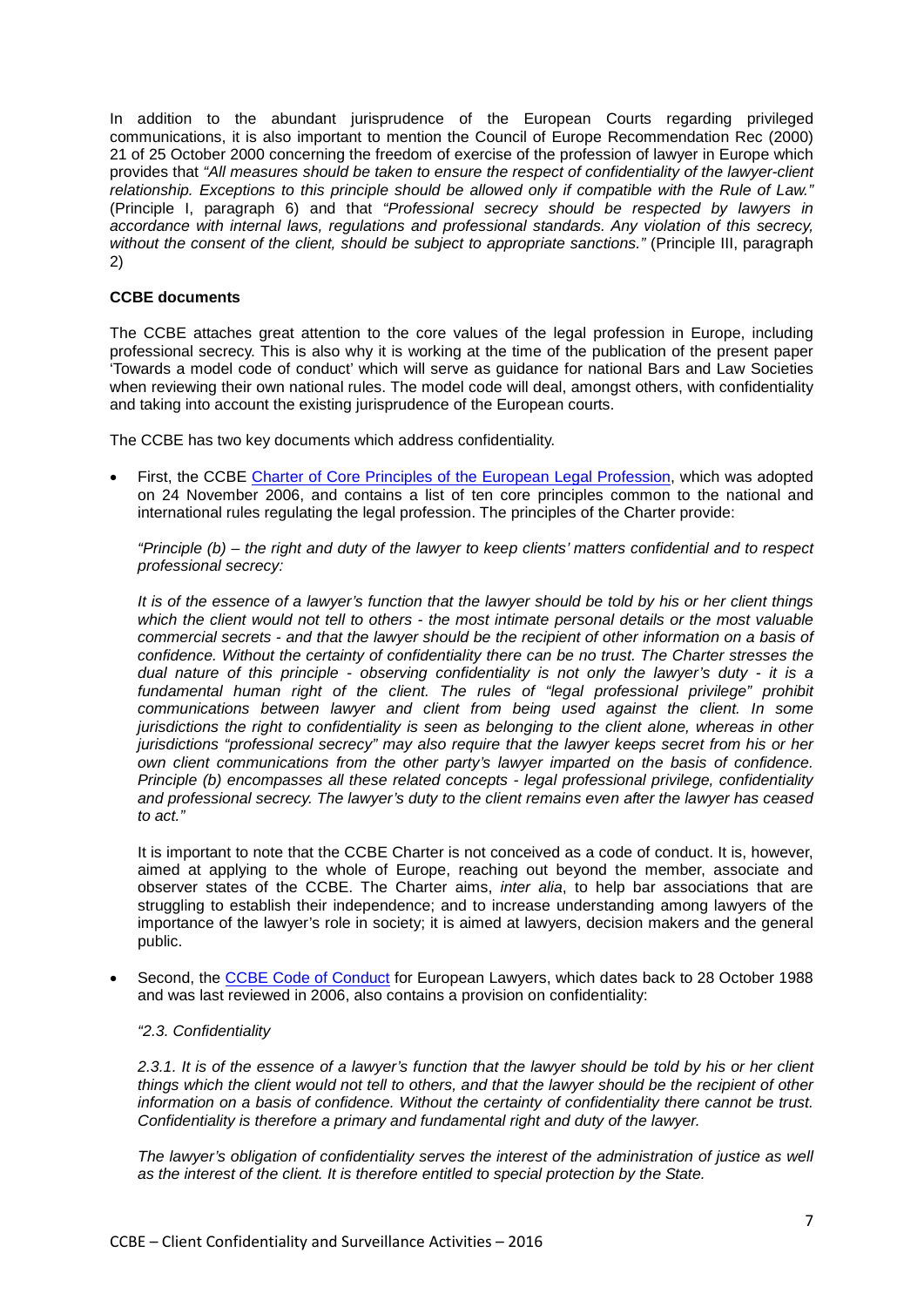*2.3.2. A lawyer shall respect the confidentiality of all information that becomes known to the lawyer in the course of his or her professional activity.*

*2.3.3. The obligation of confidentiality is not limited in time.*

*2.3.4. A lawyer shall require his or her associates and staff and anyone engaged by him or her in the course of providing professional services to observe the same obligation of confidentiality."*

Unlike the Charter, the Code is a text which is binding on all CCBE Member Bars and Law Societies, meaning that all lawyers who are members of the bars of these countries (whether their bars are full, associate or observer members of the CCBE) have to comply with the Code in their cross-border activities within the European Union, the European Economic Area and the Swiss Confederation as well as within associate and observer countries.

**The above shows that the confidentiality of communications between clients and lawyers is given particularly high attention by the European courts and relevant European bodies. Confidentiality is not only seen as the lawyer's duty, but as a fundamental human right of the client. Without the certainty of confidentiality there cannot be trust, which is key to the proper functioning of the administration of justice and the rule of law.** 

### **III. CCBE RECOMMENDATIONS**

### **1. Overarching principle**

Any direct or indirect surveillance of lawyers undertaken by the State should fall within the bounds of the rule of law, and should particularly guarantee the right to a fair trial, access to justice, and professional secrecy.

### **2. Need for legislative control**

 $\overline{a}$ 

### **2.1 All surveillance activities need to be regulated with adequate specificity (for example, a clear definition of "national security") and transparency.**

It cannot, in a democratic society, be permissible for security services to be non-transparent, unaccountable and operating outside a proper, binding legal framework. Without such controls, there is a risk of arbitrary disregard for human rights in general and professional secrecy in particular. In fact, placing the mandate of surveillance agencies into primary legislation is a requirement of the  $ECHR<sup>23</sup>$ .

In certain states where there is a regulatory framework, important protections have been incorporated (if at all) not in primary legislation but in non-binding codes of practice, guidelines and the like (for example, in the United Kingdom under the Regulation of Investigatory Powers Act 2000). Though such codes and guidance may have their place, the substantive protection of professional secrecy must be enshrined in primary legislation, making the security services accountable before the courts for the way in which they perform their functions.

**2.2 Legislation governing surveillance activities needs to provide for explicit protection of professional secrecy and remove deliberate targeting of client-lawyer communications from the scope of intelligence agencies' powers.**

<span id="page-7-0"></span><sup>&</sup>lt;sup>23</sup> Council of Europe Venice Commission, 'Update of the 2007 Report on the Democratic Oversight of the Security Services [and Report on the Democratic Oversight of Signals Intelligence Services',](http://www.venice.coe.int/webforms/documents/default.aspx?pdffile=CDL-AD(2015)006-e) 2015, page 18: *"Most democratic states, in recognition of the impact strategic surveillance has on human rights, have placed at least part of the mandate of the signals intelligence function in primary legislation. [This] is also a requirement of the ECHR."*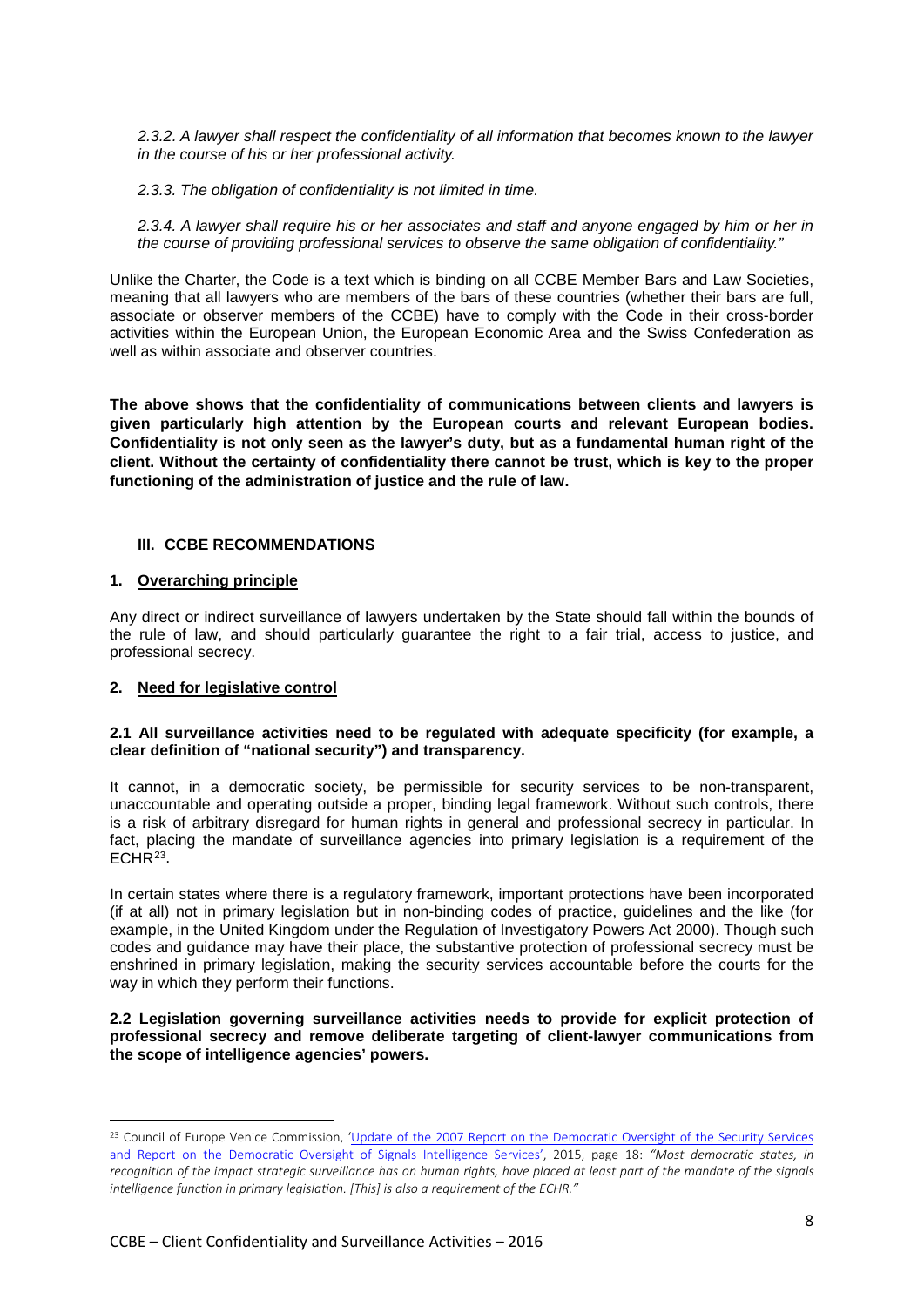As such, the level of protection of professional secrecy afforded by law must always be of the highest level, regardless of whether the surveillance measure is undertaken for the purpose of law enforcement (e.g. by police and judicial services) or for the protection of national security (e.g. by national intelligence agencies). The intrusive nature and potential impact of both type of activities on the individual's right to a fair trial is identical and therefore requires an equivalent high level of legal protection.

A cautionary tale is the UK case of *[Re McE](http://www.publications.parliament.uk/pa/ld200809/ldjudgmt/jd090311/mce-1.htm)[24](#page-8-0)*. In that case, the House of Lords, interpreted the absence of a specific protection of legal professional privilege as impliedly permitting legally privileged material to be intercepted, with the result that (as a matter of statutory interpretation) Parliament was taken to have decided to over-ride legal professional privilege. The decision has been widely criticised, but it is noteworthy that the text of the proposed new legislation which was debated in Parliament replicates, in this respect, the wording of the 2000 act with the intention of depriving material covered by professional secrecy of protection.

### **2.3 Legislation must provide sufficient guarantees in the event of full or partial outsourcing of surveillance activities to private entities, so as to ensure that the government always remains in full control of, and fully responsible for, the entire surveillance process, data, and use of data.**

The outsourcing of surveillance activities to private entities may divert responsibility away from police, judicial or national security departments and onto small companies that cannot be held accountable to constitutional prohibitions. Therefore, private entities that are involved in the surveillance process must be subject to stringent deontological rules and confidentiality requirements, and be under a contractual obligation to provide full transparency and governmental access to their technical and organisational arrangements governing the surveillance activities. State entities must be provided with sufficient expertise and resources in order to be able to remain in full control of any surveillance activities that are outsourced to private entities.

### **2.4 Legislation should not prevent lawyers from adequately protecting the confidentiality of their communications with clients (through e.g. encryption methods), and should not give state agencies or law enforcement privileged access to encrypted data.**

Lawyers keep sensitive information (from trade secrets to private life details), which were trustfully provided to them by clients and may not be disclosed. This makes lawyers particularly vulnerable to unlawful attacks by the government or private hackers, and requires adequate cryptographic protection. The right to data protection also covers data security, as protected by Article 8 of the ECHR, article 8 of the Charter of Fundamental Rights in the  $EU^{25}$  $EU^{25}$  $EU^{25}$ , as well as by the 1981 Data [Protection Convention of the Council of Europe,](https://www.privacycommission.be/sites/privacycommission/files/documents/convention_108_en.pdf) and the current 2008 Data Protection Framework [Decision.](http://eur-lex.europa.eu/legal-content/EN/TXT/?uri=celex%3A32008F0977) However, an even broader scope of rights may be affected by a lack of data security, such as economic rights, privacy, and due process<sup>[26](#page-8-2)</sup>. Therefore, decryption may only be permissible if it is legally defined and any decision allowing the decryption of protected lawyer-client communications must be granted by an independent judge, on a case-by-case basis, and following due process.<sup>[27](#page-8-3)</sup>

# **3. Scope of admissible interception**

# **3.1 Only communications falling outside the scope of professional secrecy may be intercepted.**

As discussed above, the first question to be asked when it is sought to intercept communications protected by professional secrecy is whether the communication falls within the scope of professional secrecy. If it does, then, consistently with article 6 ECHR, there should be no question of interception being permitted. If it does not, it would then be appropriate to consider whether and to what extent an exception might be made to the article 8 protection of private communications. In many cases (for example, where the communication relates to the furtherance of a criminal purpose) that may be a relatively easy balance to strike.

<span id="page-8-0"></span><sup>24</sup> House of Lords, UKHL 15, 2009.

<span id="page-8-1"></span> $25$  Ibid.

<span id="page-8-2"></span> $26$  Ibid.

<span id="page-8-3"></span><sup>27</sup> Ibid.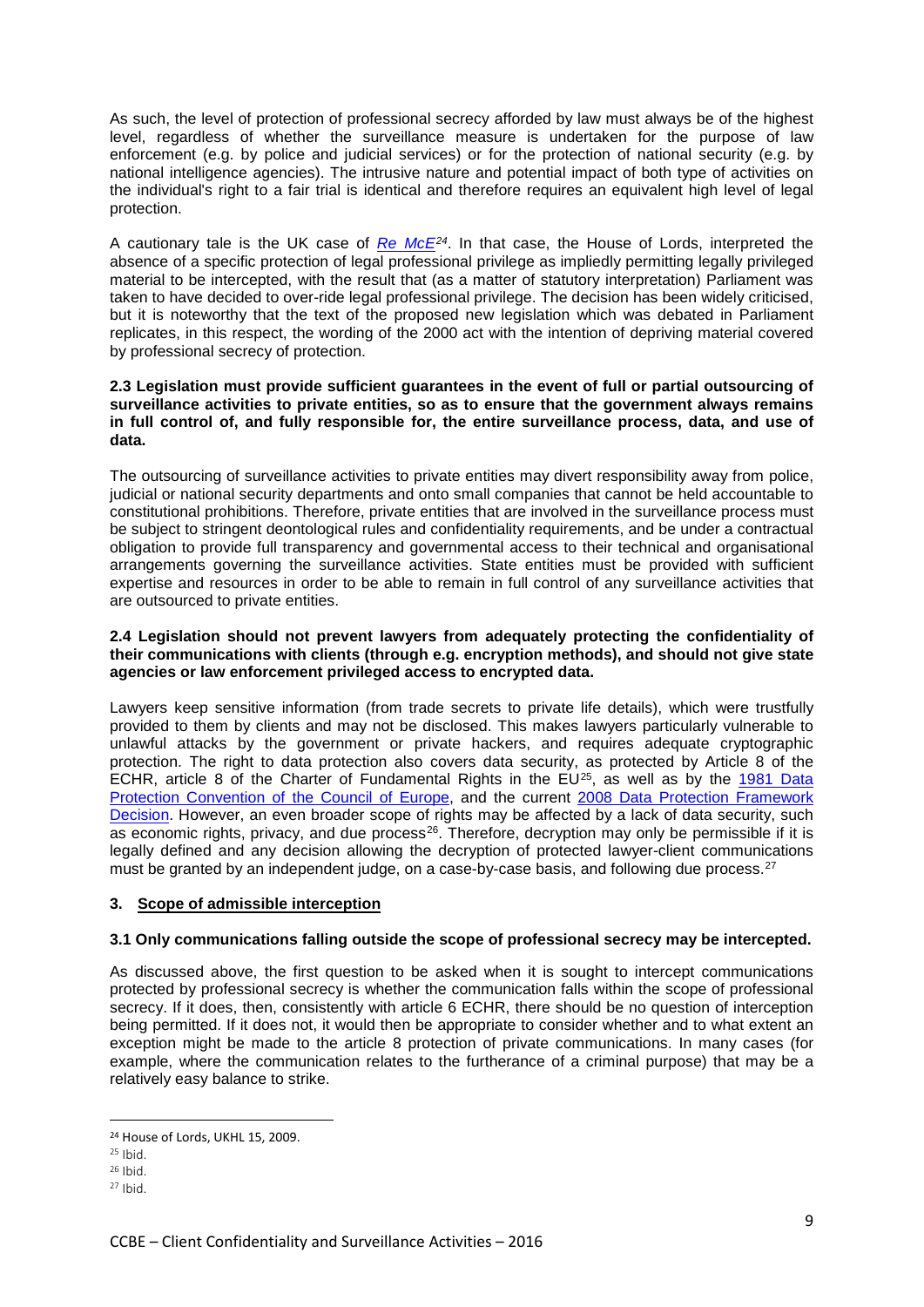### **3.2 Security agencies should be required to use all technological means available to leave material protected by professional secrecy out of the scope of surveillance operations.**

It is appreciated that a distinction may fall to be made between targeted and non-targeted surveillance, and, particularly in the case of the latter, there may also be a danger of the accidental interception of communications subject to professional secrecy. For example, in the Netherlands, there exists a telephone number recognition system which is capable of recognising lawyers' telephone numbers and cutting surveillance. Part of the discussion in the case of *Prakken d'Oliveira*[28](#page-9-0) concerned the extent to which this system should be used by the security services.

**3.3 Interception should be permitted only when the body wishing to undertake surveillance can show that there are compelling reasons giving rise to a sufficient degree of suspicion to justify such interception.** The process of interception should not be used as means of obtaining material upon which a suspicion might be based. Intervention should not be targeted at material protected by legal professional secrecy obligations. Therefore, a warrant to intercept should not be granted to intercept communications with a lawyer unless there is compelling evidence that the material will not be protected by professional secrecy.

**3.4 Legislative controls should be in place to regulate the process of examining material potentially protected by professional secrecy so as to eliminate the risk that it may subsequently be used.** Notwithstanding the abovementioned safeguards, there may still be a risk that communications protected by professional secrecy are accidentally intercepted. Therefore, intelligence gathering agencies must be transparent about the information collected, including how, and to what extent, communications potentially protected by professional secrecy will be sought to be intercepted, what are the risks of such communications subject to professional secrecy being in fact intercepted, what safeguards are in place to prevent this occurring and, if it does accidentally occur, what steps will be taken to prevent the material being used.

# **4. Judicial and independent oversight**

# **A. Nature of oversight**

### **4.1 In case of interception of lawyer-client communications, there needs to be supervision at all stages of the surveillance procedure, on a case-by-case basis.**

In a democratic society, external oversight is indispensable, as relying only on internal and governmental controls (such as ministerial authorisation) of surveillance activities is insufficient<sup>29</sup>. This is particularly true considering that, as pointed out by the ECtHR in 1978<sup>30</sup>, surveillance activities are necessarily carried out without the knowledge of the targeted individual. As a consequence, the person will be prevented from seeking an effective remedy or from taking a direct part in any review proceedings. It is then essential that the established procedures themselves adequately safeguard the individual's rights.

# **4.2 Supervisory control must be entrusted to a judicial body.**

Judicial oversight is an important safeguard against arbitrariness: only a judge can offer the necessary guarantees of independence, impartiality and a proper procedure. Indeed, the ECtHR considered in 1978<sup>[31](#page-9-3)</sup> that, in a field where abuse is potentially so easy in individual cases and could have such harmful consequences for democratic society as a whole, it is in principle desirable to entrust supervisory control to a judge. The Court tied this to the principle of the rule of law. Moreover, it is

<span id="page-9-0"></span><sup>&</sup>lt;sup>28</sup> Hague Court of Appeal, *Prakken D'Oliveira and others v. The State of The Netherlands*, n. 200 174 280/01, 2015.

<span id="page-9-1"></span><sup>&</sup>lt;sup>29</sup> Report and Recommendations of the U.S.A. President's Review Group on Intelligence and Communications Technologies, ['Liberty and Security in a Changing World',](https://www.whitehouse.gov/sites/default/files/docs/2013-12-12_rg_final_report.pdf) 2013: *"Americans must never make the mistake of wholly "trusting" our public officials."*, page 118. Also see Venice Commission, ['Update of the 2007 Report on the Democratic Oversight of the Security](http://www.venice.coe.int/webforms/documents/default.aspx?pdffile=CDL-AD(2015)006-e)  [Services and Report on the Democratic Oversight of Signals Intelligence Services',](http://www.venice.coe.int/webforms/documents/default.aspx?pdffile=CDL-AD(2015)006-e) 2015, page 31. 30 ECtHR, *[Klass and Others v. Germany](http://hudoc.echr.coe.int/eng%23%7B%22fulltext%22:%5B%22klass%22%5D,%22documentcollectionid2%22:%5B%22GRANDCHAMBER%22,%22CHAMBER%22%5D,%22itemid%22:%5B%22001-57510%22%5D%7D)* (5029/71), 1978, §55.

<span id="page-9-2"></span>

<span id="page-9-3"></span> $31$  Ibid, §56.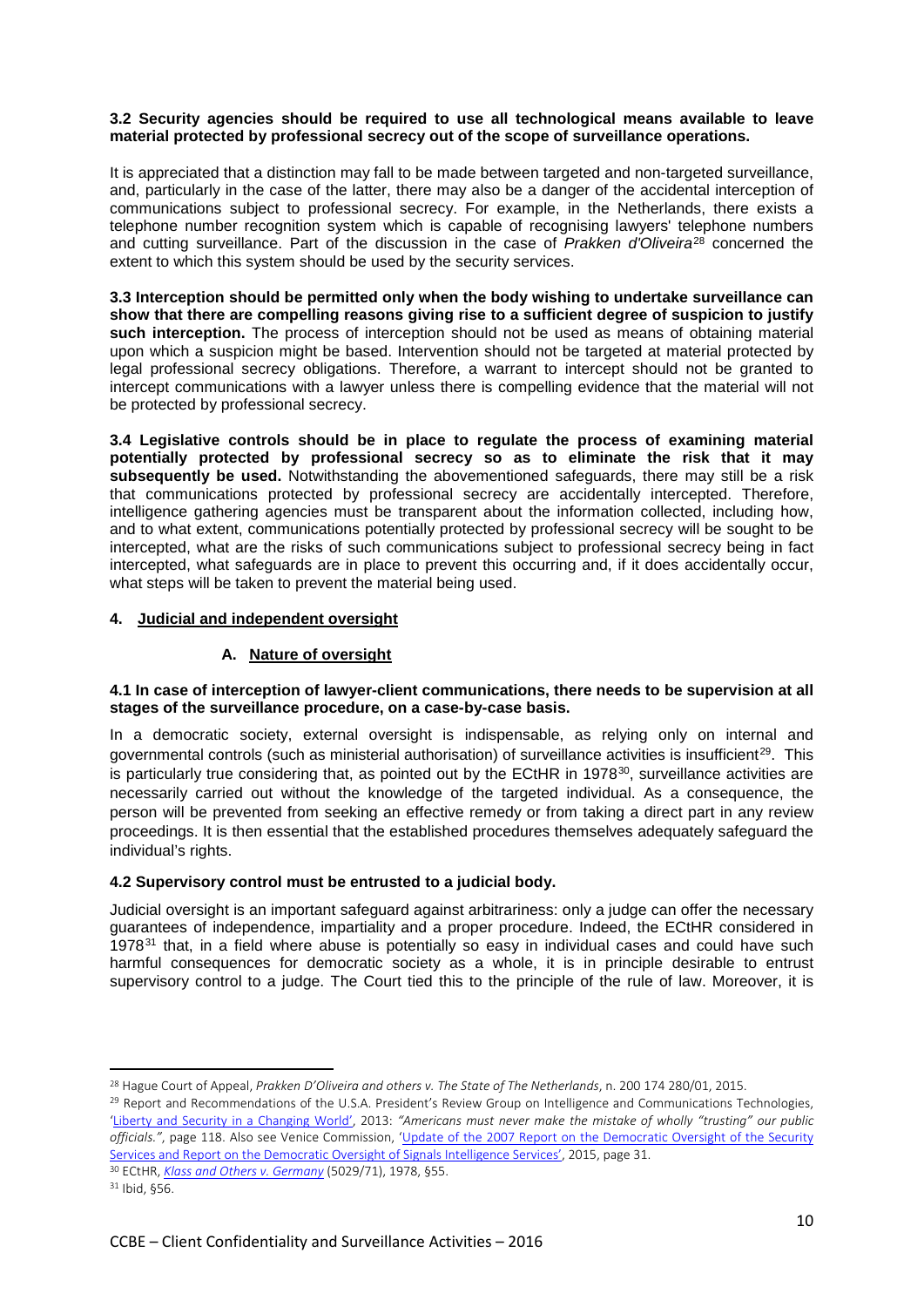important to give adequate guarantees to the separation of powers, and thus not to entrust a parliamentary or administrative body with such a quasi-judicial supervisory role[32](#page-10-0).

### **4.3 The judge supervising the surveillances activities should be both financially and politically independent from the executive and should be irremovable[33](#page-10-1). The judge giving approval to a request for interceptions should not be the same supervising their implementation.**

The only way to ensure that judicial authorisation will be given out in an impartial and objective manner is to ensure the full independence of the judicial oversight body. This means that the judicial oversight body may not be placed in subordination to or under the effective control or influence of the executive branch of government or of the department seeking authorisation.

For instance, the ECtHR in 1998<sup>[34](#page-10-2)</sup> considered that it was astonishing that a task such as determining whether conversations between a lawyer and their client related to activities other than counsel would be left to a member of the executive without supervision by an independent judge. This issue was deemed especially grave because of the sensitive nature of confidential relations between a lawyer and their clients, which directly concerns the rights of the defence<sup>[35](#page-10-3)</sup>. The only body allowed to take the decision to interfere with the confidentiality of lawyer-client communications must be independent<sup>[36](#page-10-4)</sup>.

### **4.4 Prior external, and where called for, conditional, authorisation of the imposition of any interception measure is required.**

In order to respect professional secrecy and the confidentiality of sensitive information as much as possible, it is important to establish that *prior* judicial authorisation must be the norm, and only in exceptional circumstances should *a posteriori* judicial review be allowed. The supervision must be carried out ahead of the implementation of the surveillance measure in order to prevent the surveillance from taking place if found unlawful. Moreover, this prior judicial authorisation should only be valid for a defined and reasonable period of time, so as to enable a regular assessment of the situation and the lawfulness of the imposed measures.

As mentioned, *a posteriori* control may be allowed in special circumstances. It may be the case when the threat is imminent and that no judge is immediately available to grant authorisation. To prevent *a posteriori* controls, it is important that the government takes all necessary measures to ensure that the judicial body is, to the extent possible, available at all times.

#### **4.5 Once authorisation has been granted, a separate body, meeting the same requirements as the one granting authorisation, needs to supervise the implementation of the interception measure for which permission was granted. This body must have the power to terminate interception and/or destroy gathered data if it finds that the surveillance measures are implemented in an unlawful manner.**

In order to prevent abuse by the surveillance authorities and law enforcement authorities, it is important that an independence and judicial body monitors the implementation of the measure. So as to be comprehensive and efficient, it must comprise in particular: (i), substantial compliance with the permission as it was granted including, where applicable, any conditions attached thereto, (ii) the retention of gathered data, (iii) the sharing of gathered data with other governmental agencies or governments, (iv) the selection and analysis of the gathered data, (v) the conditions under which it becomes mandatory to notify the object of the interception thereof and (partial) disclosure of the gathered data.

Although there is a requirement for judicial oversight both prior to the exercise of a power of surveillance (by the imposition of a legal requirement that a judicial warrant is required for the exercise of that power) and *ex post facto* (for example to deal with a complaint that the security agency acted

<span id="page-10-0"></span><sup>&</sup>lt;sup>32</sup> Venice Commission, 'Update of the 2007 Report on the Democratic Oversight of the Security Services and Report on the [Democratic Oversight of Signals Intelligence Services',](http://www.venice.coe.int/webforms/documents/default.aspx?pdffile=CDL-AD(2015)006-e) 2015, page 32.<br><sup>33</sup> Subject to fixed terms and rules such as misconduct and health issues.

<span id="page-10-1"></span>

<span id="page-10-2"></span><sup>34</sup> ECtHR*, Kopp v. Switzerland* (23224/94), 1998*.*

<span id="page-10-3"></span><sup>35</sup> Ibid, §74.

<span id="page-10-4"></span><sup>36</sup> Hague Court of Appeal, *Prakken D'Oliveira and others v. The State of The Netherlands*, n. 200 174 280/01, 2015, 2.7-8.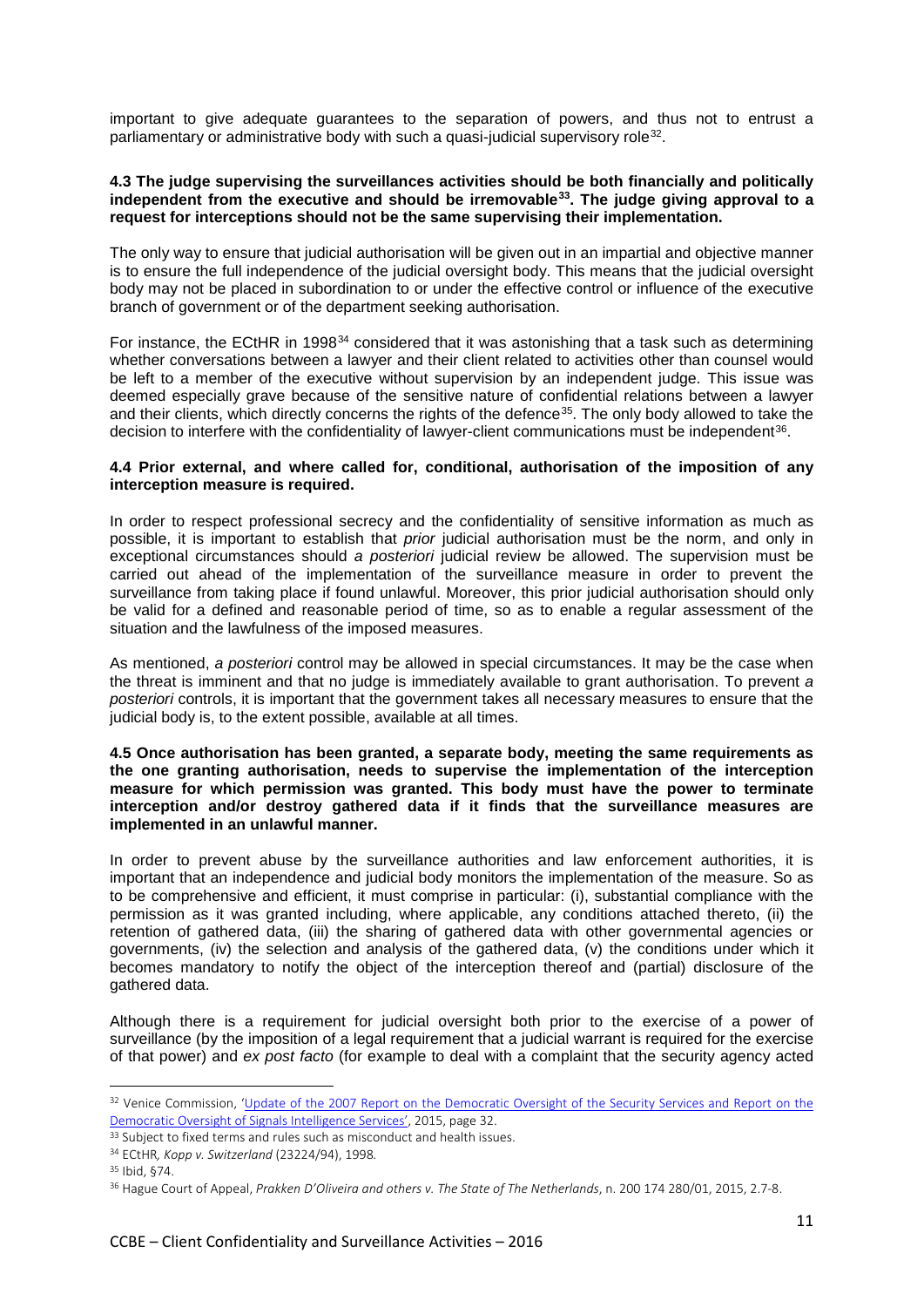unlawfully in a given case), it does not necessarily follow that the prior and ex post facto supervision require to be carried out by the same body (for example, the granting of a warrant may lie with a single judge, whereas ex post facto control might be exercised by a special judicial tribunal), provided that the requirements set out above are met by each.

# **B. Mandate of the oversight body**

### **4.6 The oversight body or bodies should be charged with ensuring that surveillance measures do not infringe professional secrecy.**

To that end, in considering whether to grant a warrant for interception, the oversight body should seek to review the lawfulness and effectiveness of the surveillance measure (Amsterdam Standard 1): in the case of communications with lawyers the oversight body should require compelling evidence that the communication does not fall within the scope of material protected by professional secrecy.

The body should be satisfied that there are in place appropriate measures to minimise the risk of the accidental recovery of communications protected by professional secrecy, to assess objectively whether the material accidentally recovered falls outside the scope of professional secrecy, and to limit and control any possibility of any material which is so protected and which is accidentally recovered being made use of.

The body exercising ex post facto control should also require to ensure that the security agency has not infringed any of the foregoing principles.

# **C. Powers of the oversight bodies**

### **4.7 In order to fulfil its mandate, the oversight body must be given proportionate, adequate, and binding powers by law. These competences must enable the body to make fully informed and enforceable decisions.**

In order to make fully informed decisions, the oversight bodies should have access to:

- All evidence that the communications in question are not covered by professional secrecy, and that there is no other way to get criminal evidence than to intercept these communications. In case of *ex post facto* oversight, this would include all intercepted material[37](#page-11-0).
- Any policies drawn up by the State to control and supervise the surveillance of conversations covered by professional secrecy.
- Orders received by private entities to provide information to the government.

It is important to stress that if the supervisory bodies do not at the very least have the power to terminate the surveillance of lawyer-client communications, the bodies will not be able to fulfil their mandate*[38](#page-11-1).* Therefore, in order to make enforceable decisions, the oversight bodies should be able to:

- Provide authorisation of the surveillance measure (if deemed lawful and effective).
- Quash any interception order it deems unlawful<sup>39</sup>.
- Order the authorities to cease and discontinue the direct and indirect tapping, receiving, recording, monitoring, and transcribing of any form of communication by and with lawyers, if found unlawful.
- Order the permanent destruction<sup>[40](#page-11-3)</sup> of direct and indirect tapping, receiving, recording, monitoring, and transcribing of any form of communication by and with lawyers, if found unlawful. In particular, in the case of *ex post facto* oversight, the body should be able to prohibit the passing of illegally obtained information on to the Prosecutor's Office.

### **5. Use of intercepted material**

<span id="page-11-0"></span><sup>37</sup> ECtHR, *[Zakharov v. Russia](http://hudoc.echr.coe.int/eng%23%7B%22fulltext%22:%5B%22Zakharov%20v.%20Russia%22%5D,%22documentcollectionid2%22:%5B%22GRANDCHAMBER%22,%22CHAMBER%22%5D,%22itemid%22:%5B%22001-159324%22%5D%7D)* (47143/06), 2015, §280; see also ECtHR, *[Kennedy v. UK](http://hudoc.echr.coe.int/eng%23%7B%22fulltext%22:%5B%22kennedy%22%5D,%22documentcollectionid2%22:%5B%22GRANDCHAMBER%22,%22CHAMBER%22%5D,%22itemid%22:%5B%22001-98473%22%5D%7D)* (26839/05), 2010, §166.

<span id="page-11-1"></span><sup>38</sup> Hague Court of Appeal, *Prakken D'Oliveira and others v. The State of The Netherlands*, n. 200 174 280/01, 2015, 2.9.

<span id="page-11-2"></span><sup>39</sup> See *[Telegraaf v. Netherlands](http://hudoc.echr.coe.int/eng%23%7B%22fulltext%22:%5B%22Telegraaf%20v.%20Netherlands%22%5D,%22documentcollectionid2%22:%5B%22GRANDCHAMBER%22,%22CHAMBER%22%5D,%22itemid%22:%5B%22001-114439%22%5D%7D) (*39315/06)*,* 2012; see also ECtHR, *Kennedy v. UK* (26839/05), 2010.

<span id="page-11-3"></span><sup>40</sup> ECtHR, *Kennedy v. UK* (26839/05), 2010, §168.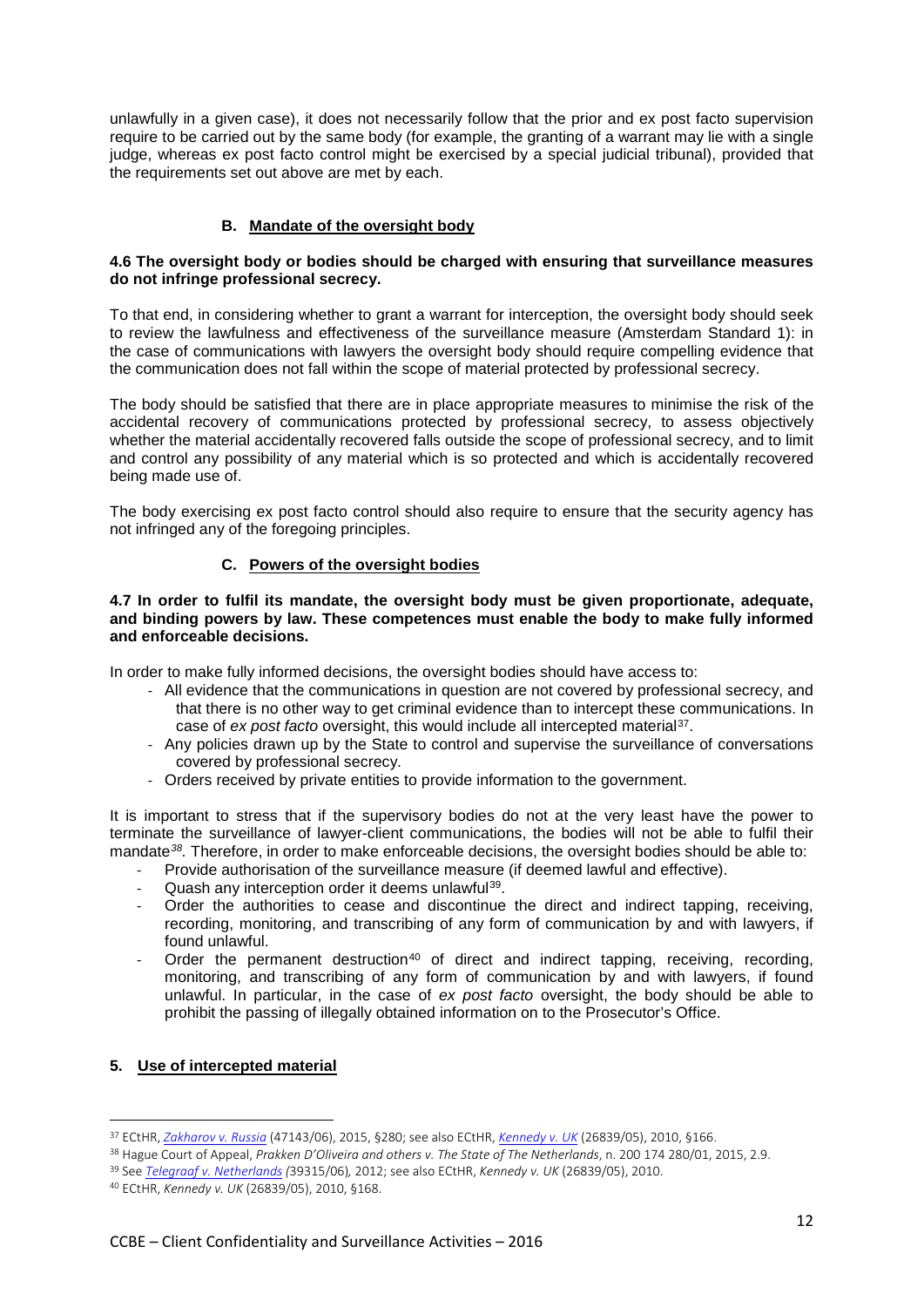### **5.1 Any intercepted material obtained without (prior) judicial authorisation and in violation with the principle of professional secrecy should be ruled inadmissible in a court of law.**

As repeatedly recognised by the ECtHR<sup>[41](#page-12-0)</sup> professional secrecy is inextricably linked with the right to a fair trial. Firstly, the Court considered that *"an accused's right to communicate with his advocate out of hearing of a third person is part of the basic requirements of a fair trial in a democratic society and follows from Article 6 para. 3 (c) of the Convention"[42](#page-12-1)*. Furthermore, the Court stated that *"the right of everyone to a fair trial"[43](#page-12-2)* is dependent upon the *"relationship of trust between [the lawyer and the client]"*. Secondly, the Court repeatedly highlighted that undermining professional secrecy may violate Article 8, which protects the right to respect for private and family life. Indeed, the Article "*affords strengthened protection to exchanges between lawyers and their clients[44](#page-12-3)*". It follows from this reasoning that any evidence obtained in violation of the principle of professional secrecy should not be admissible in court, unless the surveillance measure was duly authorised by an independent judicial oversight body as set out in section 4. Conversely, material which has been lawfully obtained should be admissible as evidence in court.

**5.2 Any lawfully intercepted material should be used solely for the exact purpose for which the authorisation of the oversight body was granted.** Any other use would be a violation of the principle of professional secrecy, and should accordingly be ruled inadmissible in a court of law.

**5.3 When intercepted material is ruled unlawful, it has to be destroyed.** This includes all information related to the communication, such as the participants, the time, the location, and all other relevant information.

# **6. Legal remedies**

**6.1 In order to provide effective legal protection against unlawful surveillance, it is necessary that legal remedies and sanctions are available to lawyers.**

In 2006, the ECtHR established that  $-$  at least once security measures have been disclose  $-$  legal remedies must become available to the individual concerned<sup>[45](#page-12-4)</sup>.

**6.2 In particular, once surveillance measures are disclosed, lawyers have the right to be informed of the data collected as a result of direct or indirect surveillance.** This right is unrestricted, i.e. it cannot not limited by secrecy interests of the government and is enforceable against European and national authorities. It is important to point out that the ECtHR has passed a judgement restraining this right of information by granting the government the right to balance national security interests against the seriousness of the interference with the citizens' right to respect for private life article 8 (06/06/2006 - 62332/00). However, as explain above, the right of citizen to confer confidentially with their lawyers is part of the basic requirements of a fair trial in a democratic society and follows from Article 6 para. 3 (c) of the ECHR. Unlike article 8, article 6 does not permit exceptions and therefore there can be no question of allowing such a balancing exercise in case the surveillance measure is targeting communication data that is covered by professional secrecy.

**6.3 Once surveillance measures have been disclosed, targeted lawyers and clients should be able to challenge their legality before a judge.** At least the following remedies should be made available:

### *Preventive measure*

 $\overline{a}$ 

Lawyers and their clients should be able to request preventive measures. The preventive measure should be available against both direct and indirect surveillance. Lawyers and their clients may not

<span id="page-12-1"></span>

<span id="page-12-0"></span><sup>41</sup> ECtHR, *S. v. Switzerland* (12629/87), 1991, §48; *Domenichini v. Italy* (15943/90), 1996, §39; Öcalan v. Turkey (46221/99), 2005, §1333; Moiseyev v. Russia (62936/00), 2008, §209; Campbell v. the United Kingdom (13590/88), 1992, §§ 44-48.<br><sup>42</sup> ECtHR, S. v. Switzerland (12629/87), 1991, §48.<br><sup>43</sup> ECtHR, Michaud v. France (12323/11), 2012, §117-8

<span id="page-12-3"></span><span id="page-12-2"></span><sup>44</sup> Ibid. Also see ECtHR, *Kopp v. Switzerland* (23224/94), 1998*.*

<span id="page-12-4"></span><sup>45</sup> ECtHR, *[Segerstedt-Wiberg and Others v. Sweden](http://hudoc.echr.coe.int/eng%23%7B%22fulltext%22:%5B%22Segerstedt-Wiberg%20and%20Others%20v.%20Sweden%22%5D,%22documentcollectionid2%22:%5B%22GRANDCHAMBER%22,%22CHAMBER%22%5D,%22itemid%22:%5B%22001-75591%22%5D%7D)* (62332/00), 2006, §117.